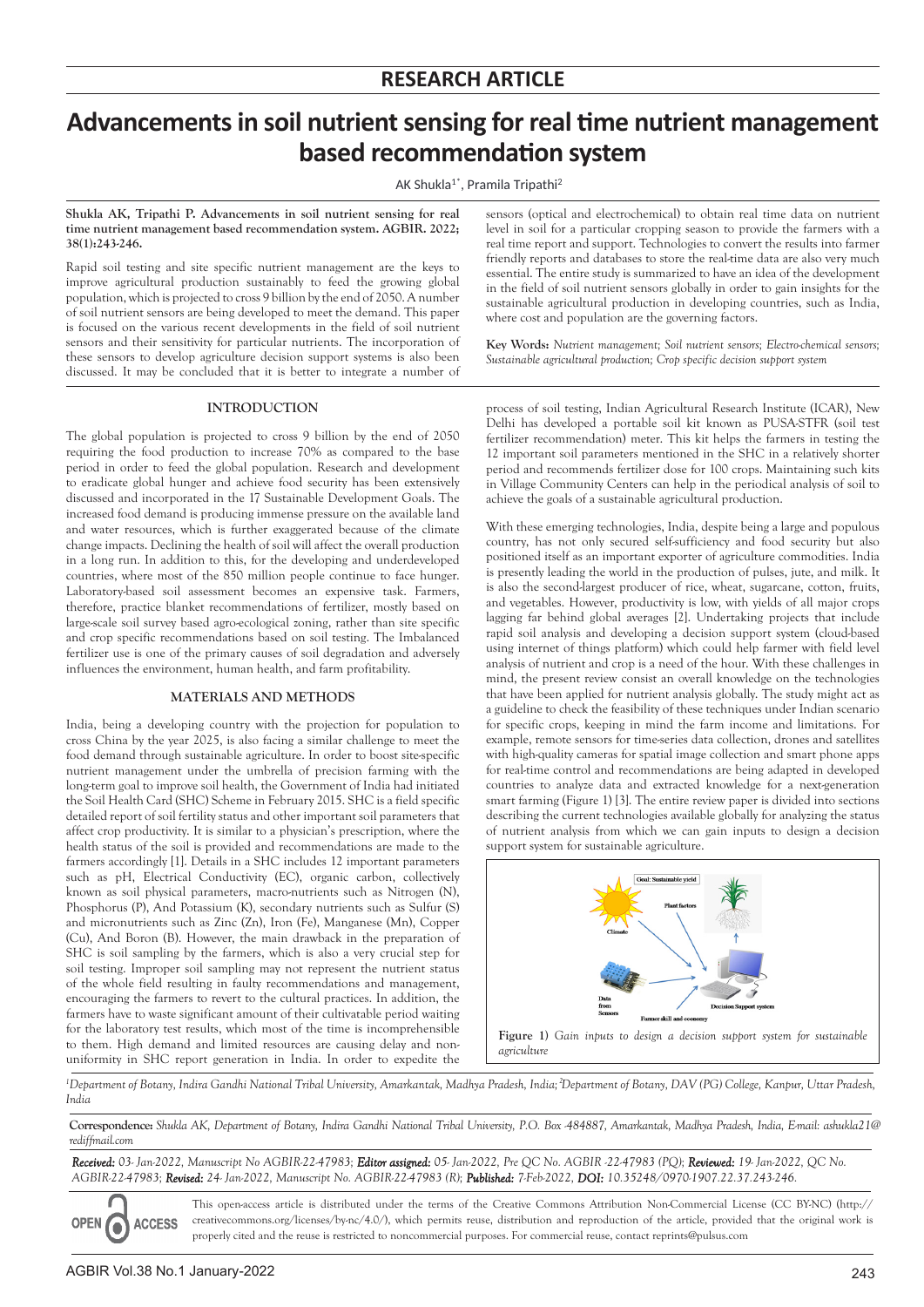#### **Soil nutrient sensors**

Sensors are developed to avoid the classical procedure of time consuming and invasive wet chemistry for soil nutrient detection and to allow for quantification with minimum or no sample preparation [4]. Use of sensors in agriculture has begun long back with the measurement of transpiration rates [5]. However, advancement in the precision farming and real time nutrient management started with the advancement in technology and communications to develop and transmit sensor data worldwide in a cost effective manner. The sensors are single hand-held devices, mobile using solar energy. Soil nutrient sensing are mostly carried out using optical, electrochemical, and/or colorimetric sensors [6,7]. In addition, acoustic sensors, pneumatic sensors, electrical and electromagnetic sensors, photoelectron meters, machine vision, satellite imagery, and machine olfaction system to name a few, are suggested to detect the micro nutrient levels in soil. Elaborate reviews of various types of sensors to measure soil properties, including soil nutrients, are available in the literature [8,9]. In the following sections, we briefly discussed the recent developments in the field of soil-nutrient sensors.

### **Optical sensors**

Optical sensors uses reflectance spectroscopy to identify the magnitude of reflected and absorbed energy by soil nutrient ions and is mostly reported for the three major nutrients, N, P, and K in soil. There are a number of inventions using spectroscopy to detect nutrient embodied as a portable soil sensor. Bogrekci and Lee invented a portable Raman sensor for soil P detection in dry as well as wet soil [10]. A 600 mW laser light source at 785 nm with a full width at half maximum of about 0.2 nm and a spectrometer that covers 340 cm<sup>−</sup><sup>1</sup> and 3640 cm<sup>-1</sup> was used. The program was written in Visual C<sup>++</sup> and partial least squares analysis was used to calibrate the model. Rogovska utilized the potential of Diamond-Attenuated Total internal Reflectance (D-ATR) Fourier Transform Infrared (FTIR) spectroscopy as a soil NO<sub>3</sub> sensor for rapid field-mobile determination of soil  $NO_3$  concentrations [11]. Zhou et al. developed an optical sensor for in-situ soil total nitrogen and soil moisture detection [12]. The unit is composed of eight single band Near-Infrared (NIR) laser sources at 1260, 1330, 1360, 1430, 1530, 1580, 1660 and 1450 nm. The software part of the program was written in the JN5139 microcontroller unit. TD et al. also developed a multichannel, optoelectronic measurement system with automatically switching light sources that consists of peak emission wavelengths of 405 nm, 660 nm, and 515 nm, a photodiode array, and a circuit board with a MCU [12,13]. They used it for the detection of N, P, and K content in six soil samples. Mukherjee and Laskar reported the design of a portable soil nutrient detector for N, P, and K based on optical sensors and microcontroller [14]. Based on experimentation and analysis, the researchers reported 850 nm for nitrogen, 620–630 nm for phosphorous, and 460–470 nm for potassium analysis for the design. Most of these sensor devices are equipped with farm vehicles to map the variability of soil parameters while traversing the farm terrain [15]. Although optical sensors using reflectance spectroscopy changes with the nutrient content in soil, the reflectance signatures varies with the soil type making it challenging to calibrate the model for quantification. Therefore, it is challenging to obtain consistently good estimates across range of soils [16].

### **RESULTS**

#### **Electrochemical sensors**

Electrochemical sensors use Ion-Selective Electrodes (ISE) and Ion-Selective Field Effect Transistors (ISFET) that generate a voltage or current output in response to the activity of selected ions. As the name suggests, the ion-selective field effect transistors combines the technologies ion-selective electrodes and field effect transistors. The use of ion-selective electrodes for the measurement of pH and Electrical Conductivity (EC) is well established and extensively used, electrochemistry is also being used for decades for the detection of other available soil nutrients for e.g. Orion nitrate ion electrode (model 92–07). Although, relatively large amount of variation are reported to present among multiple measurements of the same sample e.g.  $NO<sub>3</sub>$  with ion selective electrodes, these are very efficient because they have rapid response, are small and portable, and can perform on-site monitoring of a large number of soil samples Carey and Riggan, and are being rapidly modified and developed [17]. The electrodes are currently available for most of the important soil nutrients including  $NO_3$ , K, sodium (Na), and calcium (Ca). However, the identification of a specific sensing material (i.e., ionophore) for the selection recognition of a specific nutrient is a challenging task, particularly because of the interference of other similar ions present in the soil. A number of works are, therefore, dedicated towards selecting the appropriate ion-selective electrode for the particular nutrient. Kim

et al. fabricated and validated the performance of three types of phosphate ISEs and investigated the sensitivity and selectivity responses of the electrodes when using the Kelowna soil extractant (0.25 mol L<sup>-1</sup> CH<sub>3</sub> COOH+0.015 mol L<sup>-1</sup> NH4 F) [18,19]. They observed that the cobalt rod-based electrodes exhibited the highest sensitive responses over a range of 10<sup>-5</sup> to 10<sup>-1</sup> mol/L (typically found in agricultural soil) of total phosphate concentration with a detection limit of 10<sup>−</sup><sup>5</sup> mol/L and a rapid response time of <15 s when tested in the Kelowna solution. In addition, the selectivity of the electrodes was satisfactory for measuring phosphates in the presence of each of six possible interfering ions, i.e., HCO<sub>3</sub><sup>-</sup>, Cl<sup>-</sup>, Br<sup>-</sup>, NO<sub>3</sub><sup>-</sup>, Ac<sup>-</sup>, and F<sup>-</sup>. Dam and Zevenbergen reported the development of a miniaturized sensor with a  $NO_3^-$  selective electrode for quick NO<sub>3</sub> detection. It was made from a stack of AgCl electrode, screen printed on polyethylene terephthalate foil, internal electrolyte layer of cellulose gel loaded with NaNO<sub>3</sub>, and nitrate-selective membrane casted directly on the cellulose gel layer. The flexible electrode showed a sensitivity of 54 mV/p[NO<sub>3</sub>-] in a nitrate concentration range from 0.1 mM to 100 mM showed low cross sensitivity to  $H_2$  PO<sub>4</sub><sup>2</sup>, CO<sub>2</sub><sup>2</sup> and SO<sub>4</sub><sup>2</sup> (below 2.3 mV/dec). In addition to the individual ion detection, arrays of ion-selective electrodes have also been used to simultaneously detect a number of nutrients in soil solution. Kim et al. reported a sensor array of three different ion selective electrodes based on TDDA–NPOE and valinomycin– DOS membranes and Cobalt rod for the simultaneous determination of  $\mathrm{NO}_3$ , phosphate, and K ions in soil for 37 different Missouri and Illinois soils extracted with the Kelowna extractant. Tregoning reported an elaborate study on the characterization of ion selective electrodes for on field nutrient analysis. After a number of experiments and analysis, he concluded that the N32.6 nitrate electrodes performed with reasonable selectivity for the interfering phosphate, sulfate, and carbonate ions. He also suggested that the manufacturing process needs to be updated to include conditioning the ion selective electrodes in strontium chloride to improve its stability [8,18,19]. Choosang et al. reported the simultaneous detection of ammonium and nitrate in water and soil using an ion selective electrode and compared the results with colorimetric assays [20]. They used a poly (methyl methacrylate)/poly (decyl methacrylate) copolymer as matrix materials and reported their functionality to detect  $NH_4^*$  and  $NO_3^-$  -selective electrodes by analyzing 8 water and 15 soil samples. The results showed excellent correlation with that obtained using colorimetric assay (Pearson's R=0.97 and 0.99 for  $NH_4^+$  and  $NO_3^-$  ions, respectively). Smolka et al. developed microfluidic chip for the simultaneous detection of  $NO_3$ ,  $NH_4$ , K, and PO4 in which the sample ions are separated in an electric field using capillary electrophoresis and the individual ion concentrations are detected by a conductivity measurement [21]. Xu et al. reported a similar work [22]. They developed an electrophoresis based microfluidic ion nutrient sensor for the detection of anions in soil solution samples using a poly di-methylsiloxane-glass electrophoretic microchip. Recently, Chen et al. reported an all-solid-state ion selective electrode for the detection of nitrate with a Nano hybrid composite film of gold nanoparticles (AuNPs) and electrochemically reduced graphene oxide (ERGO), which illustrated a detection range from  $10^1$  to  $10^5$  M, a response time of about 10 s and a life time of about 65 days [23]. The recent research towards the development of all-solid-state ion selective electrodes would further benefit in its miniaturization and automation as the need for an internal reference electrode will be eliminated. Zeng and Qin reported the development of a solid-contact calcium ion-selective electrode with a new inorganic redox buffer-Ag@AgCl/1-Tetradecyl-3-Methylimidazolium Chloride (TMMCl) as the ion-to-electron transducer [24]. An integrated all-solidstate, polymer membrane-based ion-selective-electrode was recently designed and fabricated. The device includes an on-chip Pt pseudo-reference electrode and three independent Au working electrodes. Nitrate, potassium, and phosphate selective membranes are coated on the three electrodes independently. In addition to these three macronutrients, i.e., NPK, sensors are also developed and deployed for the detection of micronutrients. Ayranci and Ak developed a pyrene-substituted poly (2, 5-dithienylpyrrole)-based electrode for the sensing and detection of iron (III) ions with a detection limit of 1.73 × 10<sup>−</sup><sup>7</sup> M [25]. The recent developments are a step towards achieving the required pace of nutrient detection for an improved sustainable agricultural production.

#### **Soil pH based sensing of soil nutrients**

The availability of various nutrients, particularly N, P, and K depends on the activity of hydronium ions in a solution. The pH electrodes were, therefore, extensively used for a rapid sensing of nutrient status in the soil and is been utilized for the development of real time soil fertility analyzers. The equivalent N, P, and K content of the soil is determined from the pH to NPK conversion chart Padmaja and Reddy where the contents are displayed as High, Medium and Low. Although the pH to nutrient conversion chart gives the values for Sulphur (S), Calcium (Ca), Magnesium (Mg), Iron (Fe), Zinc(Zn), Iron(Fe), Manganese (Mn), Boron(B), Copper(Cu), and Molybdenum (Mo) as a function of optimal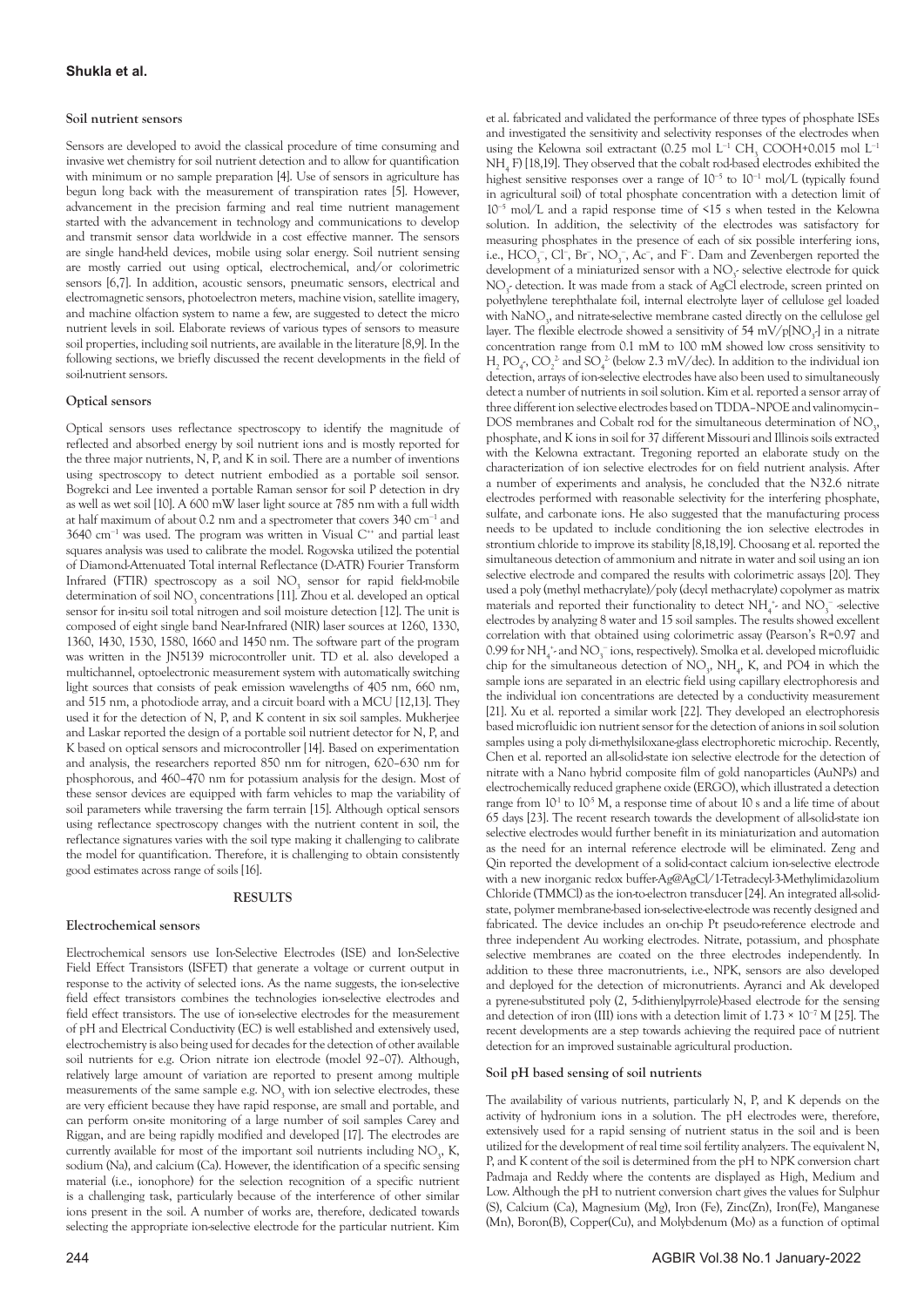#### pH, however, the chart is used for the determination of the availability of N, P, K to a large extent in reported studies [2]. On the basis of the pH values, Vadalia proposed a system that would tests multiple soil samples and obtain an average value of nutrients for a particular field. The results would be displayed on a screen, which the farmer would enter in his mobile application to generate a soil e-fertility report. The pH based nutrient analysis was carried a step forward by devising an automated fertilization unit using analog pH sensor and Arduino. The working principle is quite simple. The difference between the ideal pH and the pH value of the soil sensed by the electrode is converted to a deficient amount of N, P, and K in soil. The exact deficient value of fertilizer is then calculated by the controller the solenoid valve is opened for the flow of the fertilizer to be pumped and sprinkled. Arduino monitors the switching operation of the solenoid valve at regular intervals to control the amount of fertilizer solution to be pumped with respect to the change in the pH. As the pH sensor generates a voltage due to ionic reactions in millivolts, a driver circuit with an instrumentation amplifier is also used to amplify the voltage so that the controller can read it. Reddy et al. also developed an automatic irrigation and soil quality testing where the N, P, and K sensing was conducted using a TCS230 colour sensor. The color ranges of the soil solution are defined using an arduino code, which runs on the output of the colour sensor to determine the pH of the soil. The equivalent NPK content of the soil is determined from the pH to NPK conversion chart.

## **Technologies to utilize the results of colorimeter for nutrient analysis**

A number of studies focus on increasing the interpretation of already developed soil kits for nutrient analysis. Puno et al. utilized image processing and artificial neural network to determine the nutrient and pH level in soil based on the changes in the color of the chemical present in soil kits after reacting with the soil [26]. They developed a program that will give soil pH, N, P, K, Zn, Ca, and Mg using image processing and artificial neural network using MATLAB programming environment. One of the future scopes of their work was mentioned as having a crop specific fertilizer recommendation system based on the result of the soil testing. A previous work reported by Regal ado and Cruz utilized the soil test kit and used color sensors to measure the RGB values of the colors [27]. The study also tried to eliminate the lighting and distance effect using a fixed distance from an origin. The device was composed of one digital color detector and a Light Dependent Resistor-Red Green Blue Light Emitting Diode color sensor for the color analysis of the soil. The system was microcontrollerbased using Arduino and had data storage for future use. The stored data was processed using a program written in vb.net, which provided the analysis and the recommendations of fertilizer. The recommendations were given on the basis of Soil pH, Nitrogen, Phosphorus, and Potassium measured by the system. Recently, Golicz et al. showed that the smart phone app Akvo Caddisfly could replace the expensive reflectometers that are provided as a part of the test strips [28]. The researchers used the app to replace the Quantofix Relax Reflectometer generally provided with Quantofix test strips and obtained satisfactory results particularly for the quantification of plant available nitrate. Moonrungsee et al. developed an "Android mobile phone" based colorimetric analyzer that is field deployable for faster and cheaper determination of P in soil [29]. The classic reaction of the orthophosphate, ammonium molybdate, and potassium antimonyl tartrate to form phosphomolybdic acid that is reduced by ascorbic acid to produce the intense colored molybdenum blue was used. The picture of the solution was taken in a light tight box with LED source and a software program was written analyzing RGB color of the picture. A standard graph for P was used to quantify the P present in a particular soil solution. A recent development in the field of nutrient analysis is the development of a microfluidic environment by mixing the reagent with the sample in the micro-channels that enable the use of small volumes of reactant solutions, large surface-to-volume ratio, high efficiency, and repeatability. Dudala et al. mixed the Griess reagent (1 ± sulphanilamide and 0.1% n-(1-naphthyl) ethylenediamine dihydrochloride in 5% polyphosphoric acid) with filtered soil solution to detect nitrite in micro-channels using LED and photodiode [30]. The flow control was achieved using a low-cost 3 D printed syringe pump. In addition, Atmega 328 P (onboard Arduino Uno) was used to integrate the subsystems and a smartphone application was built to control the system and store geotagged data.

In the above section, particulars of various sensors are given that are being developed recently with the aim of site selective nutrient management. The next step towards achieving a sustainable smart agriculture would be to incorporate the sensors into a nutrient management system.

## **DISCUSSION**

#### **Site specific nutrient management systems**

Precision nutrient management and use of ion-selective electrodes to deliver exact quantitiy of deficient fertilizers are being practiced in hydroponics. Kim et al. developed a nutrient management system using ion selective electrodes to measure the concentration of N, K and Ca ion in hydroponics system and supplied the deficient nutrients [19]. Recently, Ban et al. reported an improved hydroponic nutrient management system that performs fully automated 3-point calibration 24 times a day to ensure the sensitivity of the sensors [31,32]. In addition, a machine learning algorithm is applied on the sensory parts to remove ion interference effect in the system. Similar site specific nutrient management strategies using calibrated sensors are required for land crop production; however, the automation would be a difficult task. In addition, a number of factors such as climate, soil characteristics, field infrastructure, and crop characteristics are required to be considered. Therefore, a proper nutrient management for a sustainable crop growth would require a complete decision support system which monitors the nutrient level regularly using sensors and incorporates the local climatic condition and crop characteristics as well. The Leibniz Institute of Vegetable and Ornamental Crops (IGZ) in accordance with the Fertilizer Ordinance 2017 published a program named "N-Expert – Fertilization Advice and Nutrient Balancing in Field Vegetable Farming" that supports growers to calculate fertilizer demand of vegetable crops and compiles nutrient balances for vegetables. It also includes an up-to-date database for information on nutrient requirements (N, P, K, and Mg) for important vegetable species. Zhang and Wen developed an Internet of Things (IoT) based system for the moisture and nutrient monitoring of a citrus orchard in China [31]. The entire real-time monitoring system is divided into perception layer, network transmission layer, information service layer and application layer and the IoT platform design is applied for the system. Among these, the perception layer is mainly the data acquisition layer, which used several real time soil moisture, humidity, and nutrient sensors to create a database [32]. According to soil moisture and nutrient status, fruit growers obtain the citrus fertilization irrigation support decision based on decision support models [33]. The researchers are further working to reduce the cost of the entire system. Similar systems which integrates data acquisition using various state-of-the-art sensors along with the terrain, climate, and crop properties is required to be developed in a cost effective manner, particularly for developing agriculture based countries, to achieve sustainable crop production[34,35].

## **CONCLUSION**

This review is dedicated towards compiling the recently developed soil nutrient measurement devices and the various technologies that uses the output of these devices. It can observe that different sensors are sensitive to the measurement of different parameters in soil. For example, pH and EC are best measured using ion selective sensors. Whereas, quintoflix test strips with an android based mobile application is providing satisfactory measurement of soil  $NO<sub>3</sub>$  level at a low cost. Colorimeter based soil kits results are being analyzed to obtain exact quantification of many nutrients, such as P. Therefore, it is best to integrate a number of sensors to obtain real time data on nutrient level in soil for a particular cropping season to provide the farmers with a real time report and support. Bramley and Ouzman reported a very interesting study towards the attitude of growers towards the various decision support systems for nutrient recommendation in Australia. Similar surveys are quite necessary and fruitful for the proper implementation of site specific nutrient management in India as farmers are the driver force of the whole system and where cost is a major constraint.

## **DECLARATION OF COMPETING INTEREST**

The authors declare that they have no known competing financial interests or personal relationships that could have appeared to influence the work reported in this paper.

#### **REFERENCES**

- 1. Trivedi A, Dutta A. [Soil health cards: Limitations and ways to fix the](http://krishi.icar.gov.in/jspui/bitstream/123456789/38913/1/current science Ankita.pdf)  [loophole.](http://krishi.icar.gov.in/jspui/bitstream/123456789/38913/1/current science Ankita.pdf) Current Science. 2020; 118 (9): 1337-1338.
- 2. Padmaja B, Reddy MM. [Drip Irrigation and fertigation effects on aerobic](https://www.researchgate.net/profile/Maduri-Mallareddy/publication/349278595_Drip_Irrigation_and_Fertigation_Effects_on_Aerobic_Rice_Oryza_sativa_in_Semi_-_Arid_Conditions_of_Telangana_State_India/links/60277f7992851c4ed56abea8/Drip-Irrigation-and-Fertigation-Effects-on-Aerobic-Rice-Oryza-sativa-in-Semi-Arid-Conditions-of-Telangana-State-India.pdf)  [rice \(Oryza sativa\) in semi-arid conditions of Telangana State, India.](https://www.researchgate.net/profile/Maduri-Mallareddy/publication/349278595_Drip_Irrigation_and_Fertigation_Effects_on_Aerobic_Rice_Oryza_sativa_in_Semi_-_Arid_Conditions_of_Telangana_State_India/links/60277f7992851c4ed56abea8/Drip-Irrigation-and-Fertigation-Effects-on-Aerobic-Rice-Oryza-sativa-in-Semi-Arid-Conditions-of-Telangana-State-India.pdf) Int J Curr Microbiol App Sci. 2018;7(8):1156-1171.